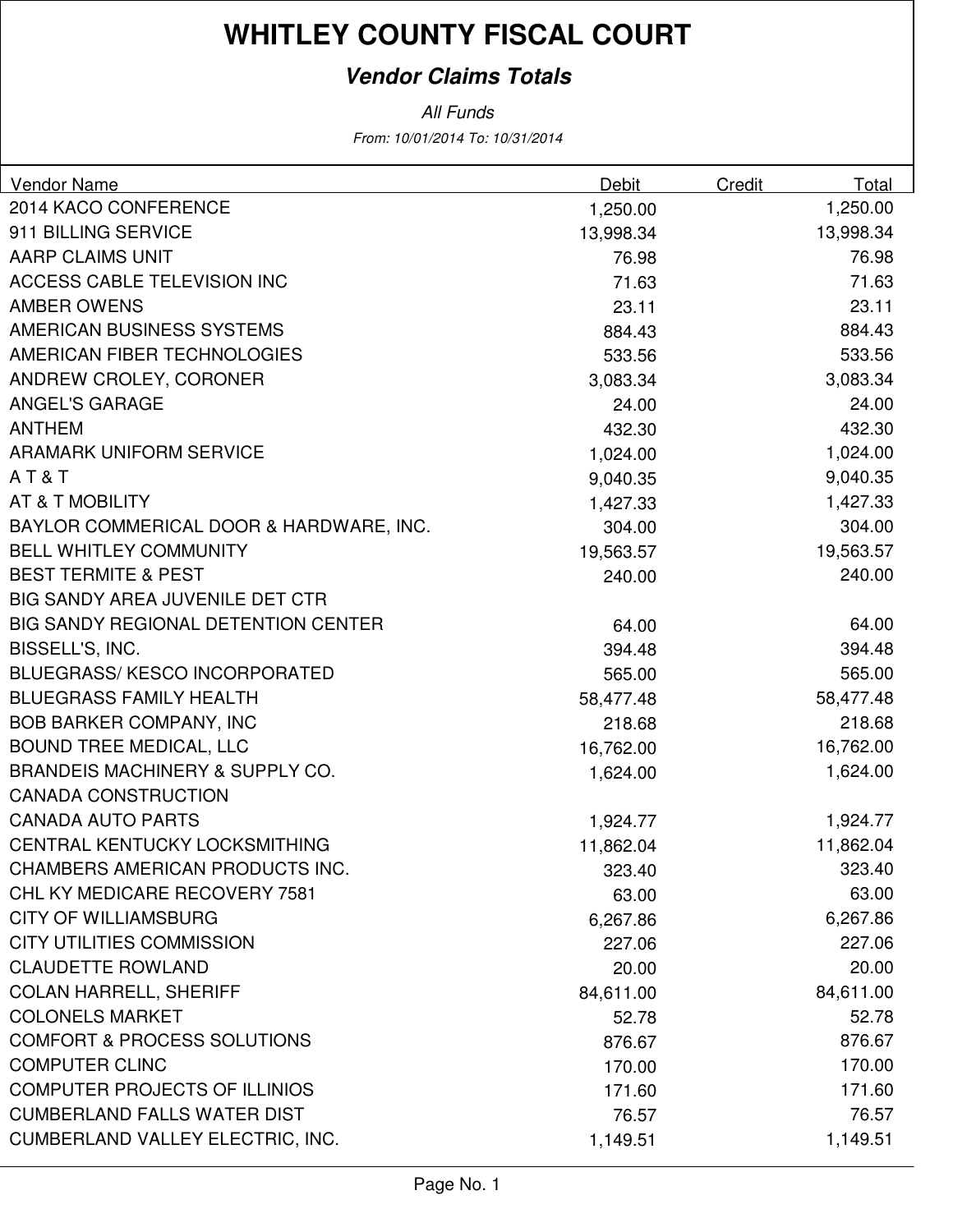#### **Vendor Claims Totals**

| <b>Vendor Name</b>                    | <b>Debit</b> | Credit | Total      |
|---------------------------------------|--------------|--------|------------|
| DAIRY QUEEN GRILL & CHILL             | 210.00       |        | 210.00     |
| <b>DAV</b>                            | 842.84       |        | 842.84     |
| <b>DAVID OWENS</b>                    | 135.60       |        | 135.60     |
| D C ELEVATOR COMPANY, INC.            | 1,220.20     |        | 1,220.20   |
| DELTA DENTAL OF KENTUCKY              | 1,618.30     |        | 1,618.30   |
| DELTA NATURAL GAS CO., INC.           | 2,300.57     |        | 2,300.57   |
| DEPARTMENT OF VETERANS AFFAIRS        | 167.91       |        | 167.91     |
| DETROIT SALT COMPANY LLC              | 9,811.37     |        | 9,811.37   |
| <b>DIANE FAULKNER</b>                 | 59.13        |        | 59.13      |
| ECSI, LLC                             | 37.50        |        | 37.50      |
| <b>ELLIS SANITATION</b>               |              |        |            |
| ELLISON'S SANITARY SUPPLY CO., INC.   | 796.31       |        | 796.31     |
| <b>EZ COUNTRY</b>                     | 425.00       |        | 425.00     |
| <b>FIRST BANKCARD</b>                 | 1,155.51     |        | 1,155.51   |
| FIRST RESPONSE OF THE BLUEGRASS       | 362.00       |        | 362.00     |
| <b>FLEETONE</b>                       | 11,092.98    |        | 11,092.98  |
| G & C SUPPLY CO. INC.                 | 2,418.20     |        | 2,418.20   |
| G & E DRIVE-IN                        | 85.00        |        | 85.00      |
| GOVERNMENT UTILITIES TECHNOLOGY       | 12,142.52    |        | 12,142.52  |
| G & S TIRE INC.                       | 651.56       |        | 651.56     |
| HARP ENTERPRISES, INC.                | 363.88       |        | 363.88     |
| <b>HILTON LEXINGTON/DOWNTOWN</b>      | 1,772.40     |        | 1,772.40   |
| HINKLE CONTRACTING COMPANY LLC        | 13,732.54    |        | 13,732.54  |
| HOLIDAY INN UNIVERSITY PLAZA          | 1,730.82     |        | 1,730.82   |
| <b>HOLSTON GASES</b>                  | 2,392.81     |        | 2,392.81   |
| HUMANA HEALTH PLAN INC                | 276.20       |        | 276.20     |
| <b>HYATT PLACE</b>                    | 204.08       |        | 204.08     |
| <b>HYATT REGENCY</b>                  |              |        |            |
| <b>HOMETOWN IGA #57</b>               | 690.82       |        | 690.82     |
| <b>INTERACT PUBLIC SAFETY SYSTEMS</b> | 9,630.00     |        | 9,630.00   |
| JEFFREY L. GRAY                       | 153.69       |        | 153.69     |
| <b>JENNIFER BRENNENSTHUL</b>          | 101.70       |        | 101.70     |
| <b>JERRY PRIVETT</b>                  | 500.00       |        | 500.00     |
| <b>JIMMY BATES</b>                    | 52.80        |        | 52.80      |
| K A C O ALL LINES FUND                | 105,798.60   |        | 105,798.60 |
| <b>KACO LEASING TRUST</b>             | 1,632.08     |        | 1,632.08   |
| <b>KACO WORKERS COMPENSATION FUND</b> | 74,307.00    |        | 74,307.00  |
| KELLWELL FOOD MANAGEMENT              | 19,296.23    |        | 19,296.23  |
| <b>KELLY HARRISON</b>                 | 10.97        |        | 10.97      |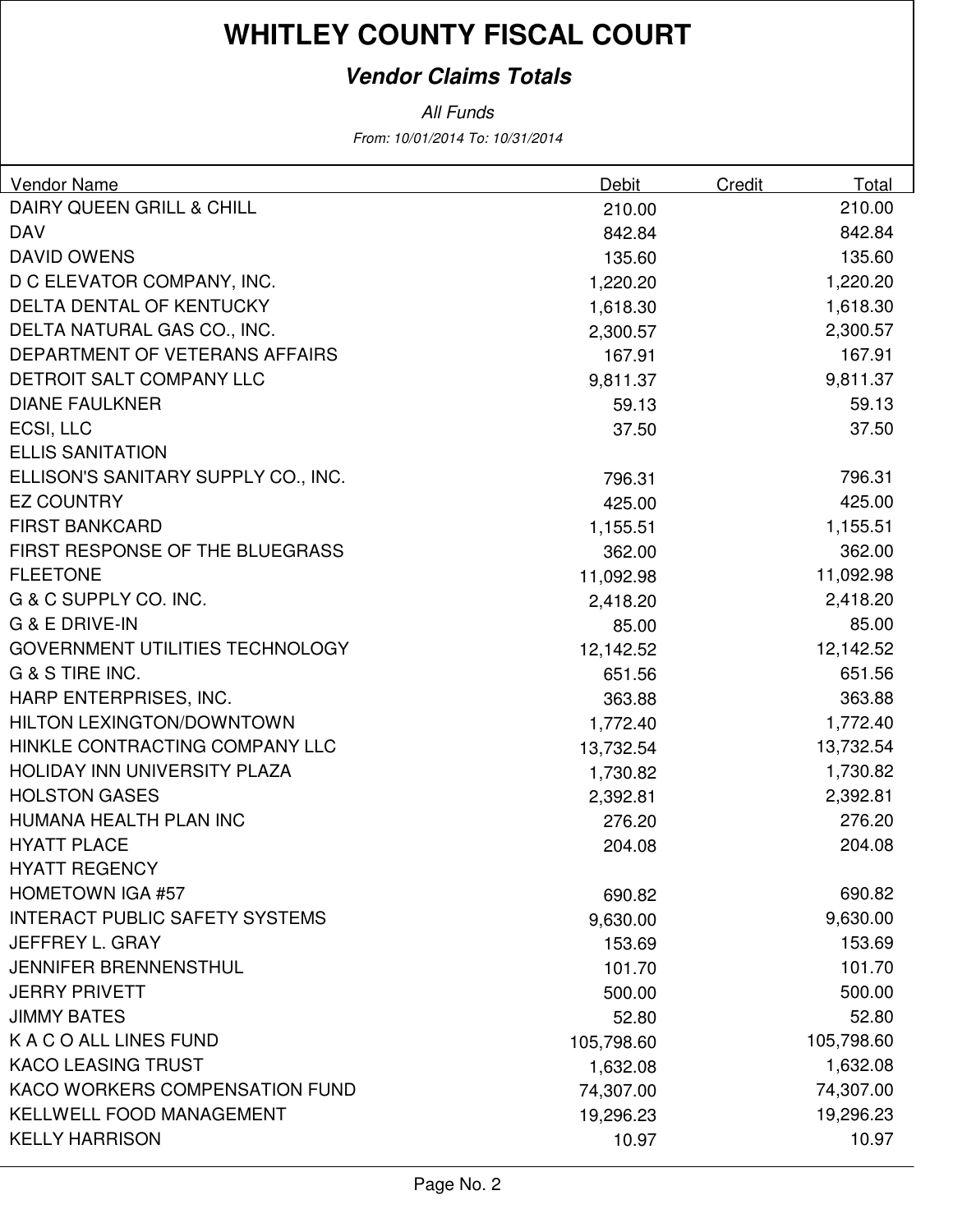#### **Vendor Claims Totals**

| <b>Vendor Name</b>                  | Debit     | Credit | Total     |
|-------------------------------------|-----------|--------|-----------|
| KU                                  | 15,204.70 |        | 15,204.70 |
| <b>KENWAY DISTRIBUTORS</b>          | 298.76    |        | 298.76    |
| KNOX COUNTY UTILITIES COMMISSION    | 148.01    |        | 148.01    |
| <b>KY EMS CONFERENCE</b>            | 500.00    |        | 500.00    |
| <b>KENTUCKY JAILERS ASSOCIATION</b> | 800.00    |        | 800.00    |
| <b>KY SPRING WATER</b>              | 462.90    |        | 462.90    |
| <b>KENTUCKY STATE TREASURER</b>     | 26,425.64 |        | 26,425.64 |
| <b>LEANELL FOLEY</b>                | 151.04    |        | 151.04    |
| LIDA J. POWERS                      | 656.58    |        | 656.58    |
| <b>LYKINS OIL COMPANY</b>           | 13,998.33 |        | 13,998.33 |
| <b>WILLIAMSBURG MASONIC LODGE</b>   | 500.00    |        | 500.00    |
| <b>MELBA A. RICHMOND</b>            | 57.90     |        | 57.90     |
| MOUNTAIN CLASSIC SCHOLARSHIP FUND   | 1,000.00  |        | 1,000.00  |
| <b>MOUNTAIN VALLEY INSURANCE</b>    | 5,045.62  |        | 5,045.62  |
| <b>NEWS JOURNAL</b>                 | 138.38    |        | 138.38    |
| NI GOVERNMENT SERVICES, INC.        | 78.91     |        | 78.91     |
| <b>NORVEX SUPPLY</b>                | 2,472.42  |        | 2,472.42  |
| OAK RIDGE CHURCH OF GOD             | 500.00    |        | 500.00    |
| OTTIS OR CONNIE REEVES              | 11.10     |        | 11.10     |
| PATTERSON CREEK VFD                 | 200.00    |        | 200.00    |
| <b>PAULINE STANLEY</b>              | 37.37     |        | 37.37     |
| POFF CARTING SERVICE                | 5,983.80  |        | 5,983.80  |
| PREFERRED LAB SERVICE               | 650.00    |        | 650.00    |
| PREWITT FARM SUPPLY                 | 441.50    |        | 441.50    |
| <b>QUALITY CARE AUTO SERVICE</b>    | 5,709.13  |        | 5,709.13  |
| <b>QUILL CORPORATION</b>            | 893.74    |        | 893.74    |
| <b>RADIO SHACK</b>                  | 126.97    |        | 126.97    |
| <b>REPUBLIC BANK &amp; TRUST CO</b> | 2,275.51  |        | 2,275.51  |
| <b>ROBERT MOUNCE</b>                | 121.24    |        | 121.24    |
| <b>SANDRA HOKE</b>                  | 10.07     |        | 10.07     |
| <b>J.A. SEXAUER</b>                 | 357.21    |        | 357.21    |
| <b>SGT JOES</b>                     | 1,340.00  |        | 1,340.00  |
| <b>SHELIA NORMAN</b>                | 220.00    |        | 220.00    |
| <b>SHIRLEY BRYANT</b>               | 20.81     |        | 20.81     |
| SOUTHEASTERN EMERGENCY EQUIP.       | 854.83    |        | 854.83    |
| <b>SOUTHERN HEALTH PARTNERS</b>     | 20,576.20 |        | 20,576.20 |
| SOUTHERN REBINDING, INC.            | 2,913.60  |        | 2,913.60  |
| SOUTH KY TRUCK SERVICE, LLC         | 543.93    |        | 543.93    |
| STERICYCLE, INC.                    | 1,142.94  |        | 1,142.94  |